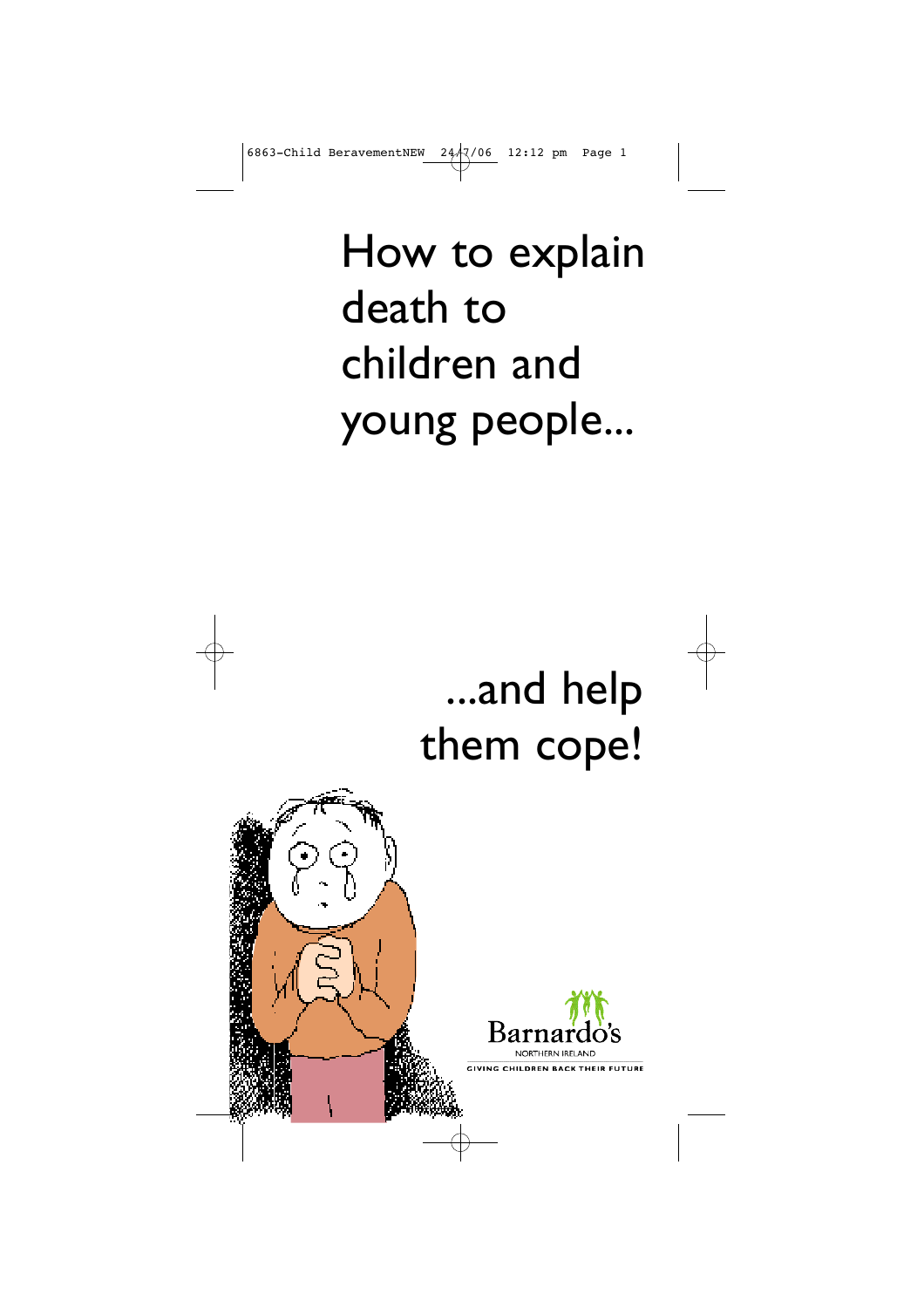## Barnardo's Child Bereavement Service

Barnardo's Child Bereavement Service was established in June 1998.

The service provides:

- An Advice Line which any adult who is concerned about a bereaved child can contact for information and advice.
- Training and information nights for parents and professionals to assist in developing methods of helping bereaved children.
- Individual and group support to children and young people up to the age of 18 who have been bereaved. ■

## **Contents**

| Barnardo's Child Bereavement<br>Service    | 2 |
|--------------------------------------------|---|
| Helping children at the time of a<br>death | 3 |
| The funeral                                |   |
| Children's understanding of<br>death       | 8 |
| Traumatic death                            |   |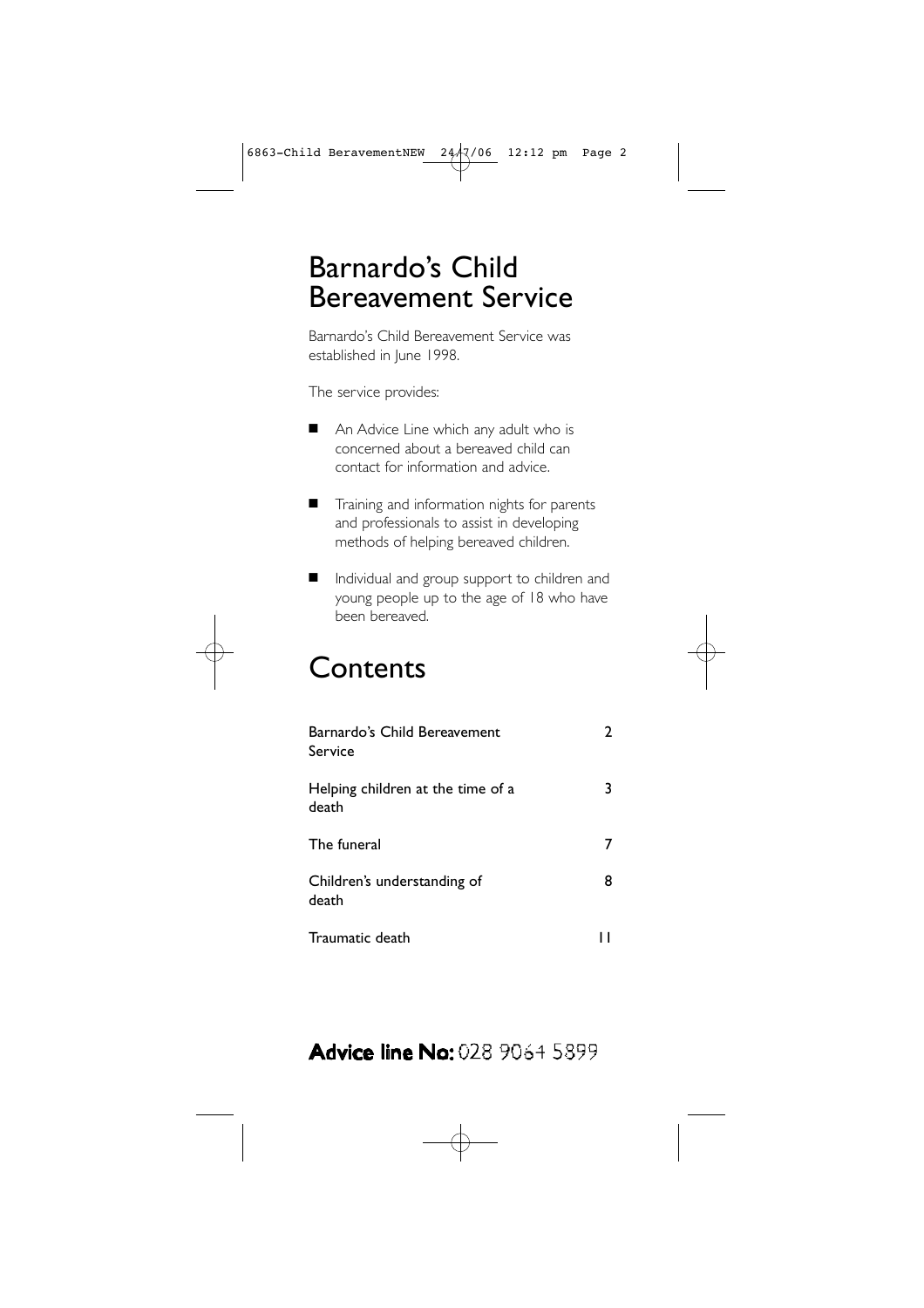## Helping children at the time of a death

Children experience similar feelings to adults following the death of a significant person in their lives.These include shock, denial, anger, guilt, sadness and fear. However, they often express their feelings differently from adults. Children will often see-saw in and out of grief and demonstrate a range of emotions following a death which may include excitement, anger and sadness.

Children are not born with an automatic understanding of death, i.e. that it is universal, irreversible and has a cause.Adults need to help them understand these concepts and this is best done by giving the child clear, honest information on a frequent basis.At times, children can appear very accepting of a bereavement while, later, they may become very distressed.This can be confusing for adults and it is important that children are given the opportunity to display their feelings of grief in their own time.

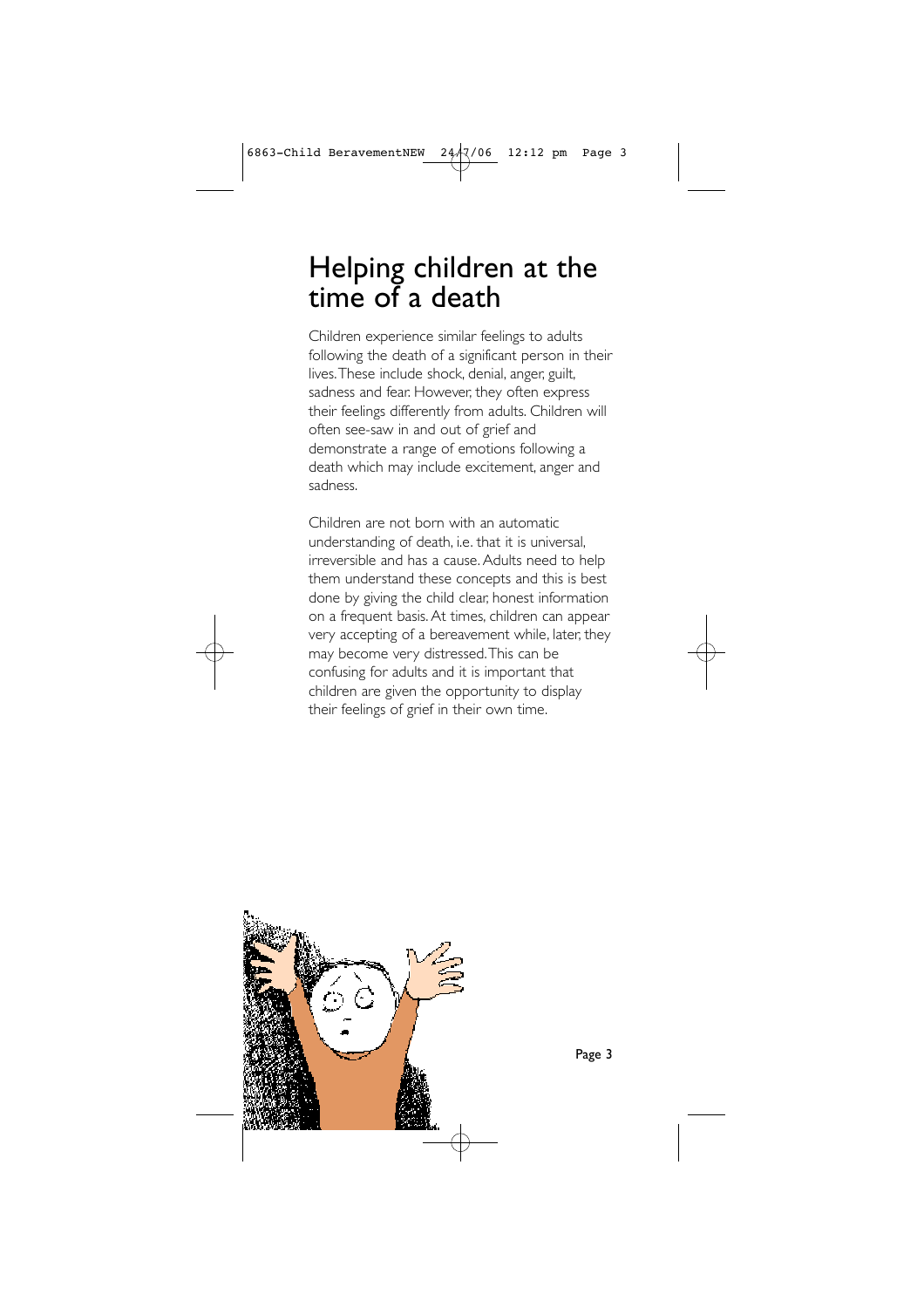Explaining a death to a child can be a difficult and painful task, but it is our belief and experience that a concerned adult can help a child manage their feelings of pain and loss. When explaining a death to a child it is important to consider the following;

• Try to use the word ''death'' or ''dead'' rather than phrases such as ''gone to sleep'', ''lost'' or ''gone to a better place''.These phrases cause confusion for young children and can lead to unnecessary anxiety. ■

*''My mum told me that my granda died in his sleep. I am scared to go to sleep in case I die, and I feel I have to keep checking my parents during the night in case they have died,'' Cara, aged 8.*

Young children need to be told repeatedly that when someone dies they can never come back. It is important to explain that the dead person doesn't eat, sleep, or feel any pain. ■

*''Will my mummy come back for my birthday?'' Steven, aged 6.*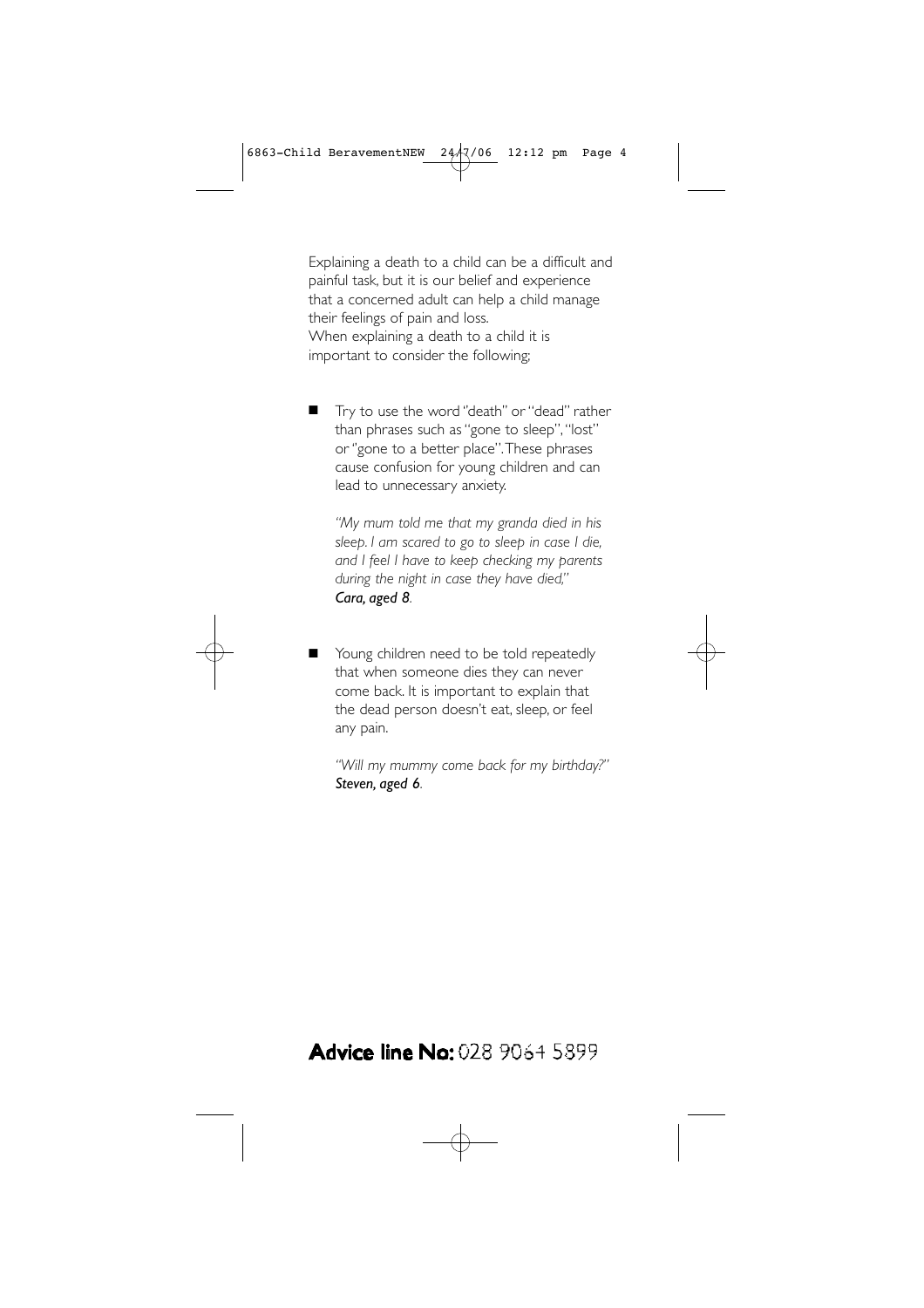• Children benefit from having the cause of the death explained to them.This should be done simply and in a language that the child understands.There is a risk that if children are not given a clear explanation, they may blame themselves. ■

*''My mummy told me to stop running up and down in the hospital when my nanny was sick. She said I was too noisy and it hurt nanny. Nanny died, it's my fault.'' Angela, aged 5.*

It is important that a child understands that everyone dies at some time, but most people don't die until they are older. Following a death, children, can become very anxious and often have difficulty separating from family members. It helps them to regain confidence in the world if they can understand the concepts of death. ■

*''I am scared everyone in my family is going to die now and so I don't like playing with my friends or being away from home.'' Michael, aged 9.*

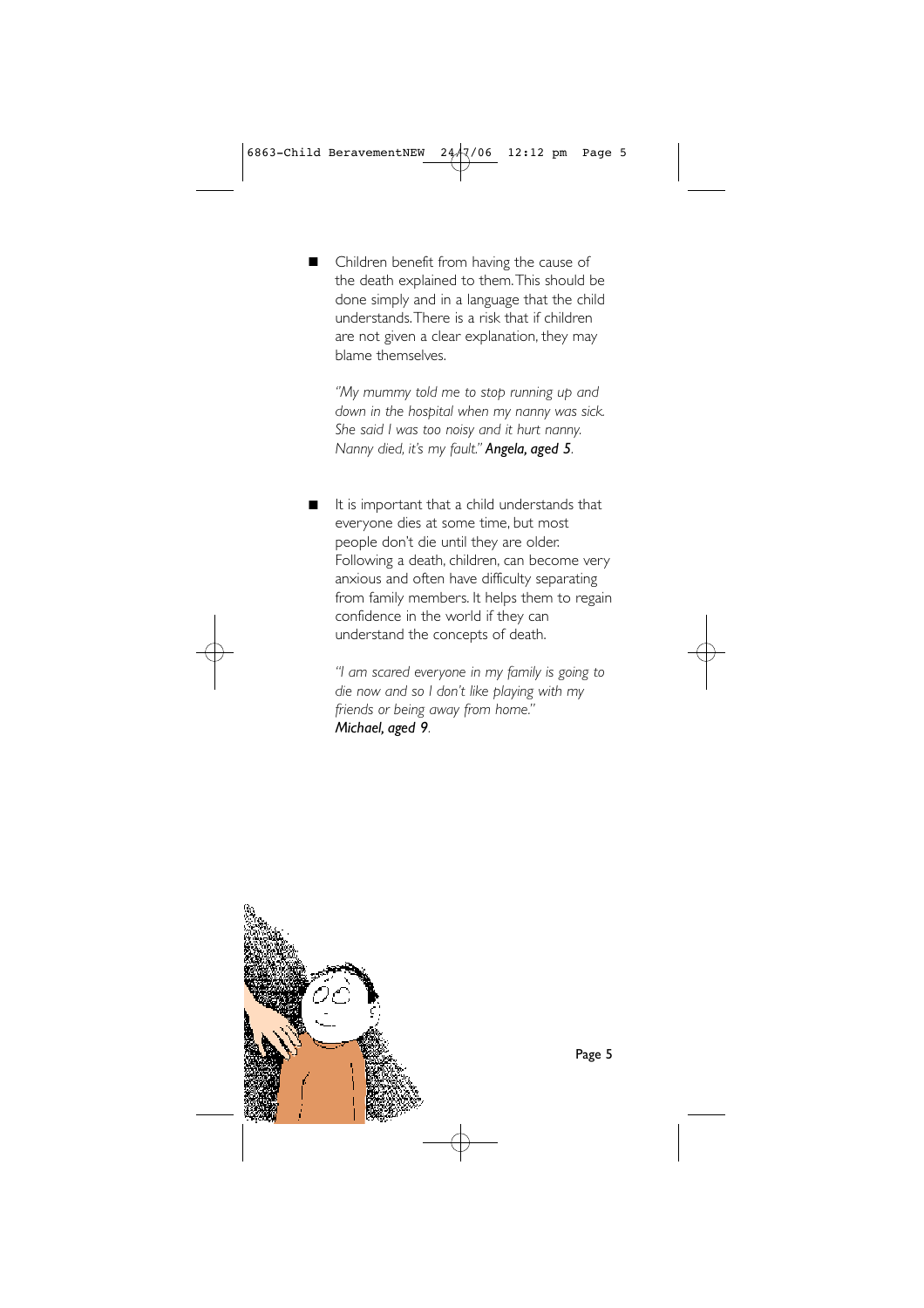• Children and young people grieve in a more sporadic way than adults do, they switch from being very sad one moment and excited and happy another.This can be distressing and upsetting to adults and can mislead them into thinking that they are coping better than he or she really is. ■

*''I know my daddy is dead, but I really hope we can still go to Disneyland this summer as planed.'' Fiona, aged 11.*

• Children need to hear that nothing we think or say can cause death, often children blame themselves when someone special dies. It is important to emphasise to them that it was not their fault. ■

*''I feel it is my fault my dad died. He crashed his car on the way home from work, he was driving fast so we could have more time at the swimming pool.'' Daniel, aged 8.*

When explaining death to a child it may be helpful to link it to any previous experiences they have had of death, such as the death of a pet or a plant. It is important that the child has the opportunity to talk often about the death in order to facilitate their understanding that it is irreversible, universal and has a cause, as often cartoons and computer games portray death as a temporary state.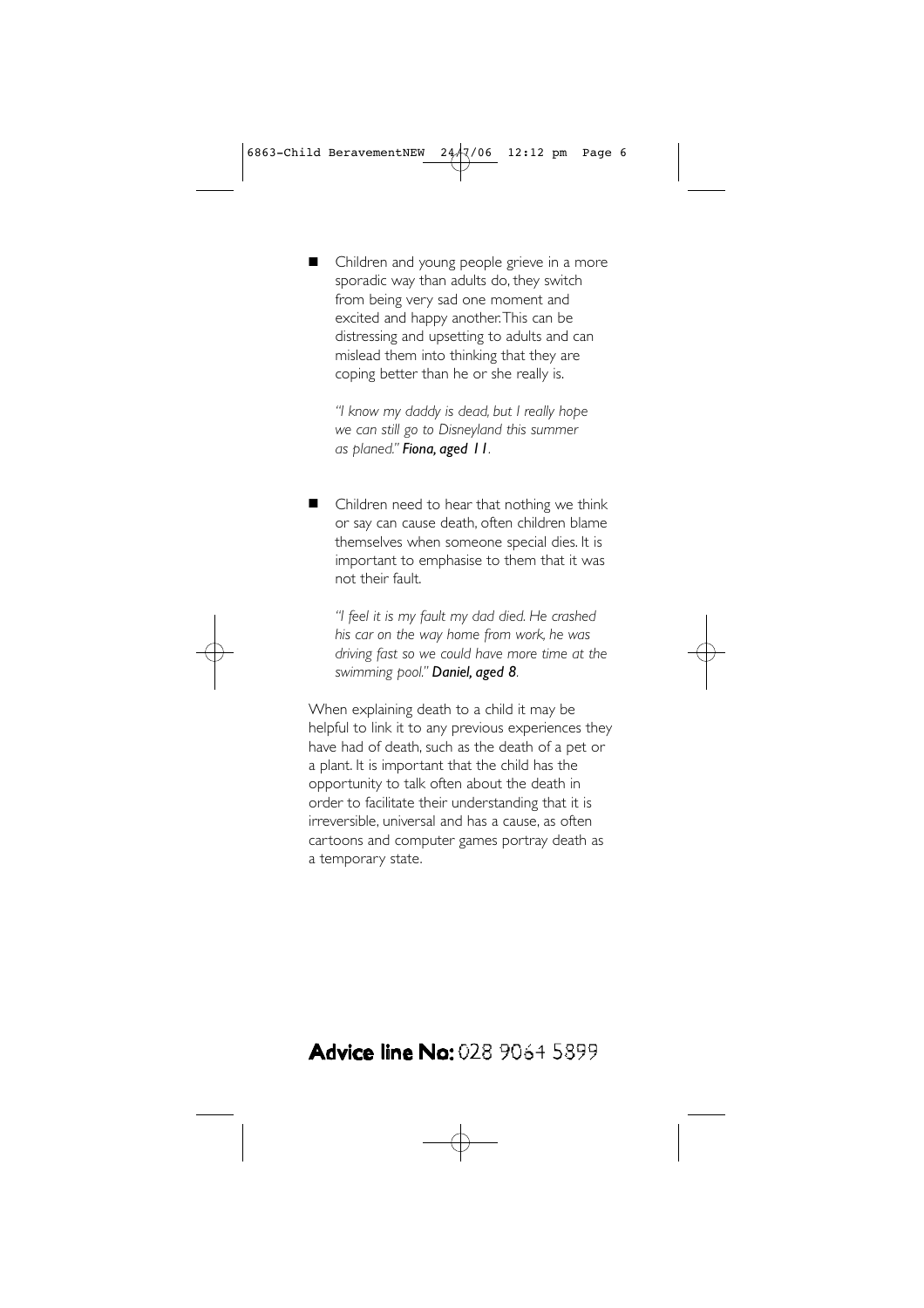# The funeral

The funeral is an opportunity for family and friends to say goodbye to the person they loved. It is beneficial for children to have the choice to attend and be involved in the service, however, it is important that they are not 'burdened' with responsibilities.

If family and friends are viewing the body, children should be given the choice of seeing the body.The children need careful preparation for this task i.e. clear description of the coffin, the room, the body and what to expect.They should be accompanied by a trusted adult who can support and answer any questions. It is helpful that children still retain their place in the family and do not feel that more thought is given to other relatives and friends. Some children may need permission to touch the body, others may not want to.They may want to put a letter, drawing or favourite toy in the coffin.

Children should be given the choice of attending the funeral – again with a trusted adult who can answer any questions and be supportive. In some situations, this may be an aunt, uncle or someone who is not in the immediate family who can answer the child's questions whilst the funeral is in progress.

*''All my daddy's friends shook my hand at the funeral, I felt that I had to be the man of the family.'' Jack, aged 9.*



Page 7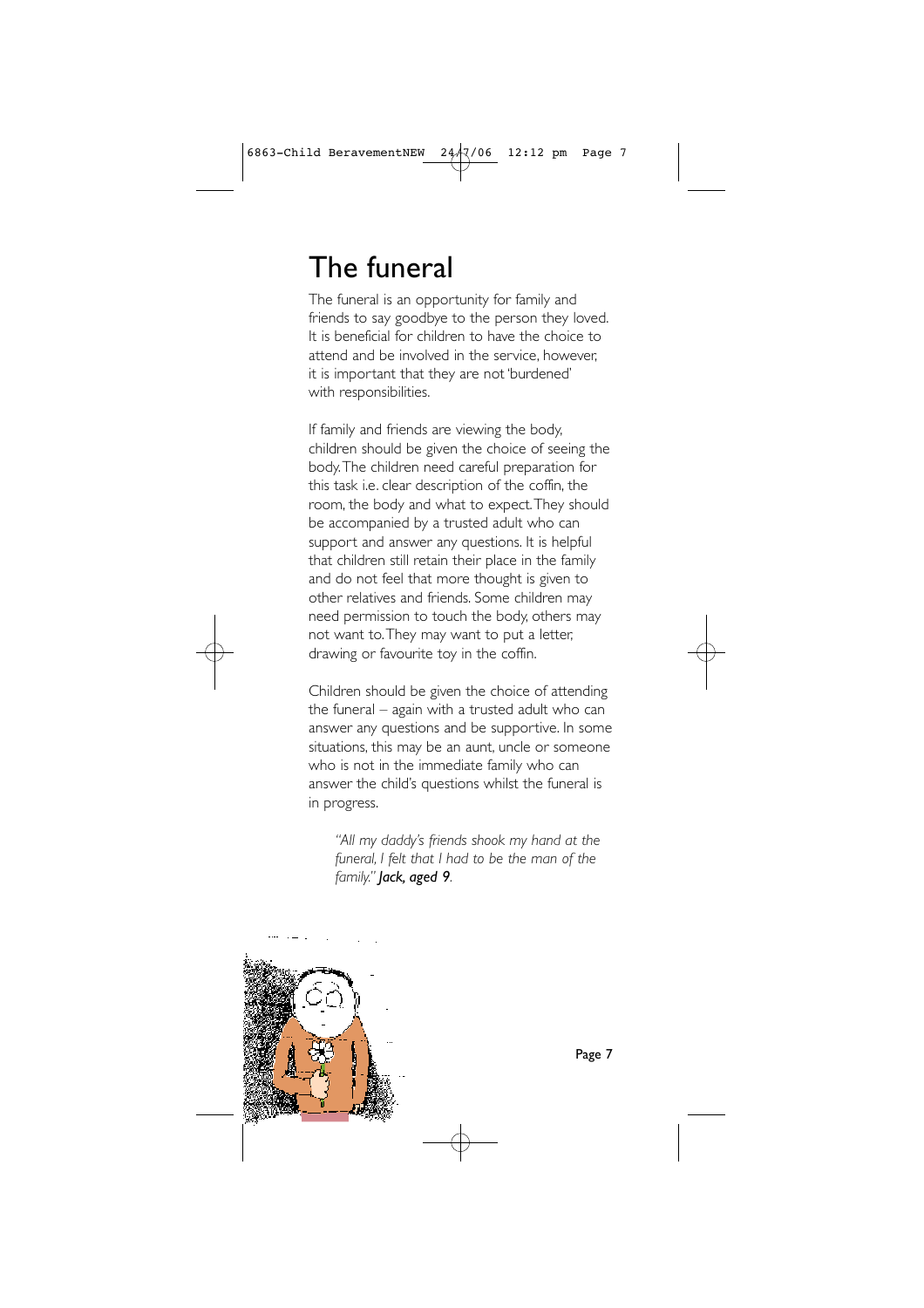# Children's understanding of death

Children's understanding of death will depend largely upon their developmental stage.The following guide is based on chronological ages and is a guide only, remembering that each child is unique.

#### 0-2 Years

Children experience feelings of pain and loss. They will protest loudly and may search repeatedly for the deceased.They need a consistent routine, cuddles and hugs and they need to be told repeatedly that the person will not be returning. It is important that special memories and photographs are kept for the children as they grow older.



Children at this stage think 'literally' so use of language is extremely important.

Statements such as, ''gone for a long sleep'' and ''we've lost him/her'' can often cause confusion. They still do not understand the irreversibility of death and need to be told repeatedly that the dead cannot come back.

At this age, children may believe that their actions can impact on the world around them and that, in some ways, they may have caused the death.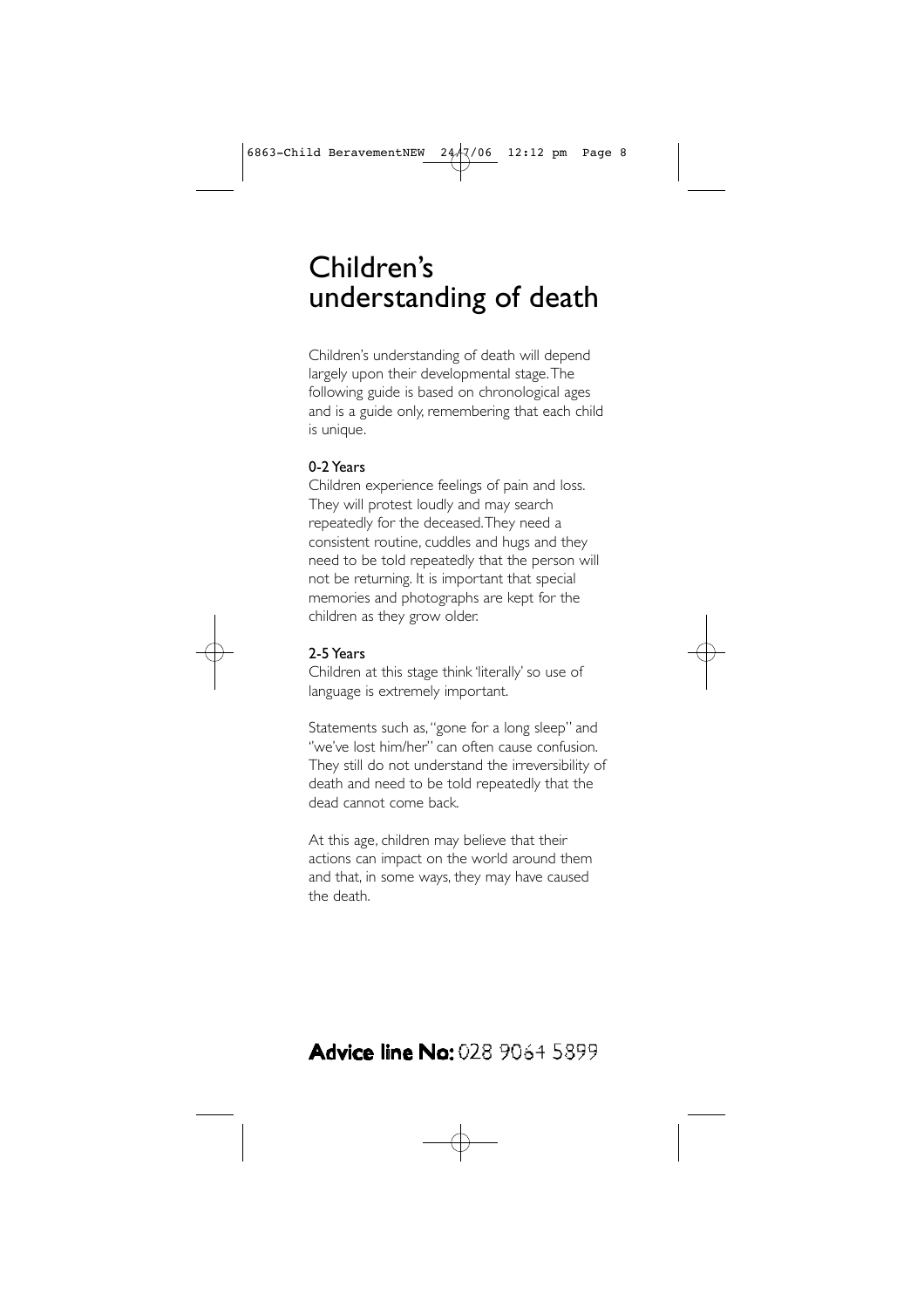They need to be told that people die for a variety of reasons, but not because of anything we say.

Children at this age will often act out through play what is happening around them.They need their questions answered openly, honestly and simply. It is also important to maintain consistent routine.

#### 5-8 Years

Children can usually understand that death is irreversible and universal.They will ask frequent questions about death and may become preoccupied with thoughts of death.They may sometimes feel responsible for the surviving members and they need to be allowed to be children, not overwhelmed with adult responsibilities.

It helps if the child can explore feelings of guilt and responsibility and that their questions are answered openly and honestly. It is important that they get support at school, as often children who are bereaved feel different.They often experience bullying at school because of this. They may have temper tantrums, sleep disturbance, nightmares, and also may act younger than their age.

#### 8-12 Years

At this stage children usually understand that death is irreversible, universal and has a cause. Communication can become difficult and grief can be expressed in terms of physical ý aches and pains or challenging behaviour.



Page 9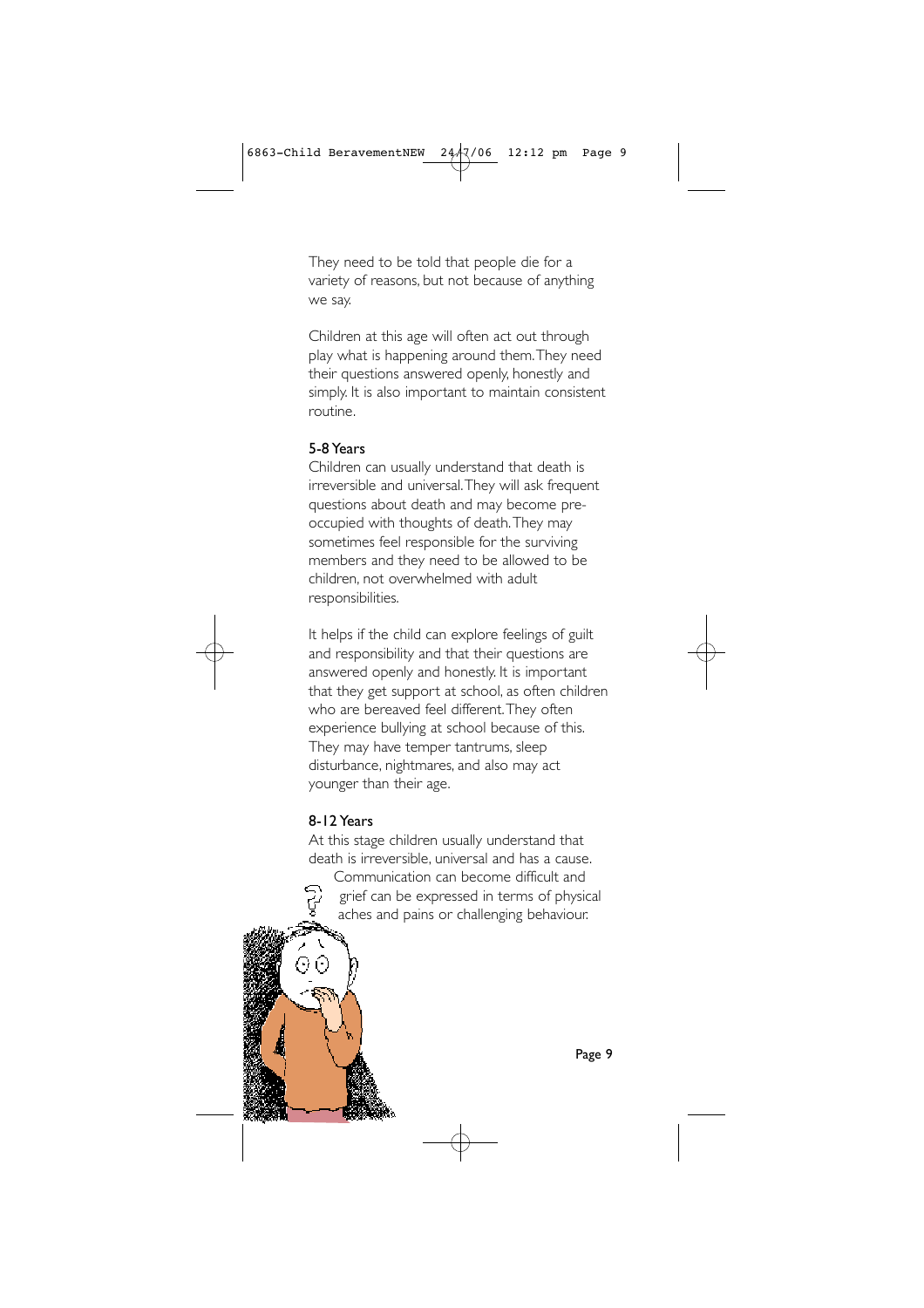They need the opportunity to talk to a trusted adult.They need reassurance about changes in lifestyle e.g. the money situation and whether they can remain in their house.Also they need support at school in dealing with peer groups and they may be more vulnerable to bullying.

#### 13-18 Years

Teenagers are particularly vulnerable as at this stage they try to solve problems themselves and find it difficult to seek help and support from adults.

They understand the concept of death, but do not have the emotional maturity to deal with it. It is normal for adolescents to have difficulty talking to their parents, but they need the opportunity to talk to trusted adults or peers. School can provide security and routine, however, it can also be a place where they feel isolated, different and have difficulties with school work.They may feel overwhelmed by exams and coursework.

Adolescents need choice with regard to the funeral and subsequent life changes.At the same time they should not be burdened with adult responsibilities, e.g. ''Be strong for your mother'' or ''You're the man of the house now.''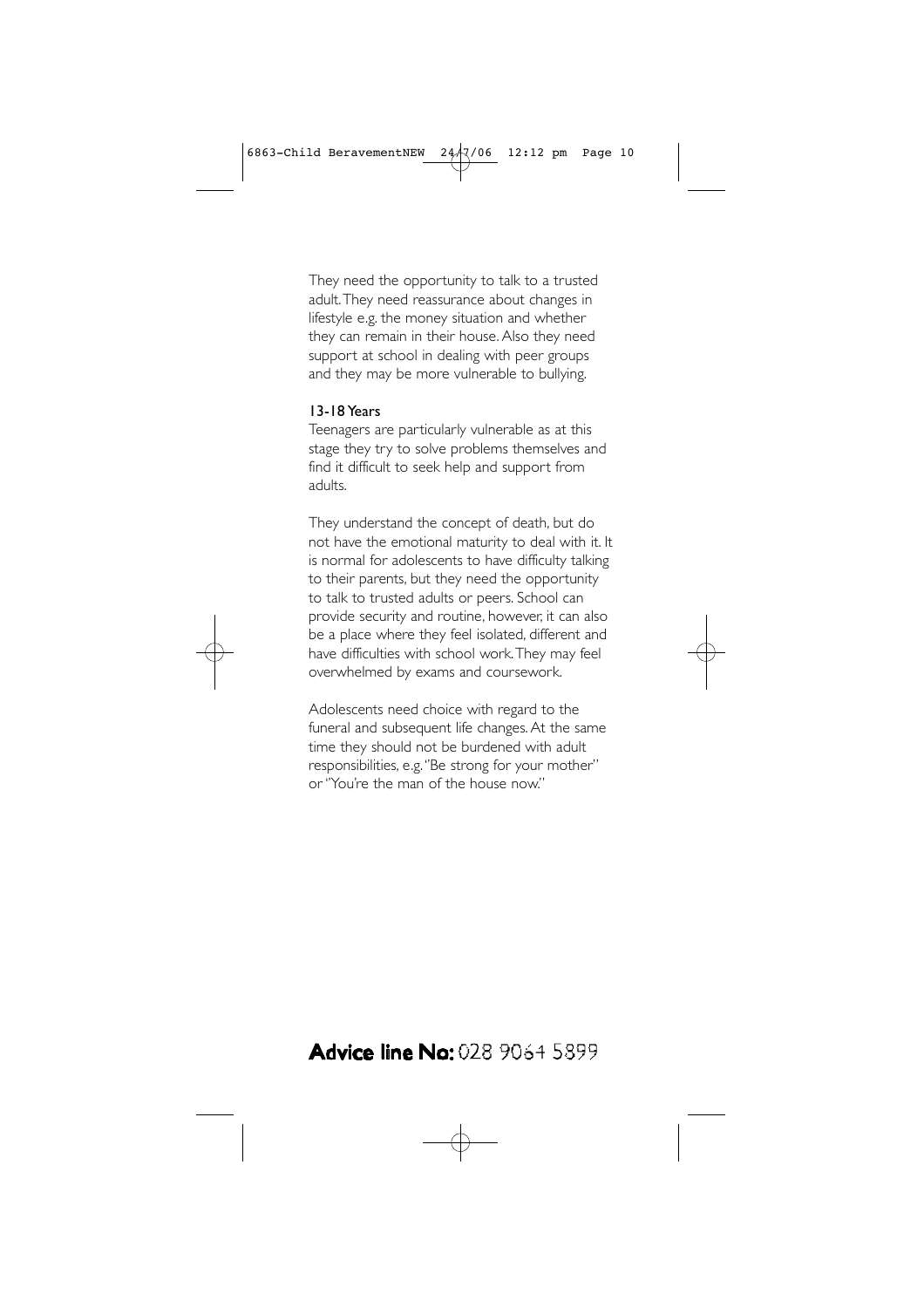## Traumatic death

Children and young people can experience trauma when they are involved in an incident when someone dies, such as a road traffic accident. At other times children may display signs of trauma when they find a body. In such incidents it is important that children and young people receive specialist help in dealing with the symptoms of trauma.

Northern Ireland has a number of specialist Trauma Centres and Child and Adolescent Mental Health Specialists, who provide this service.The Child Bereavement Service focuses on helping children and young people deal with feelings of loss following a bereavement.



Page 11